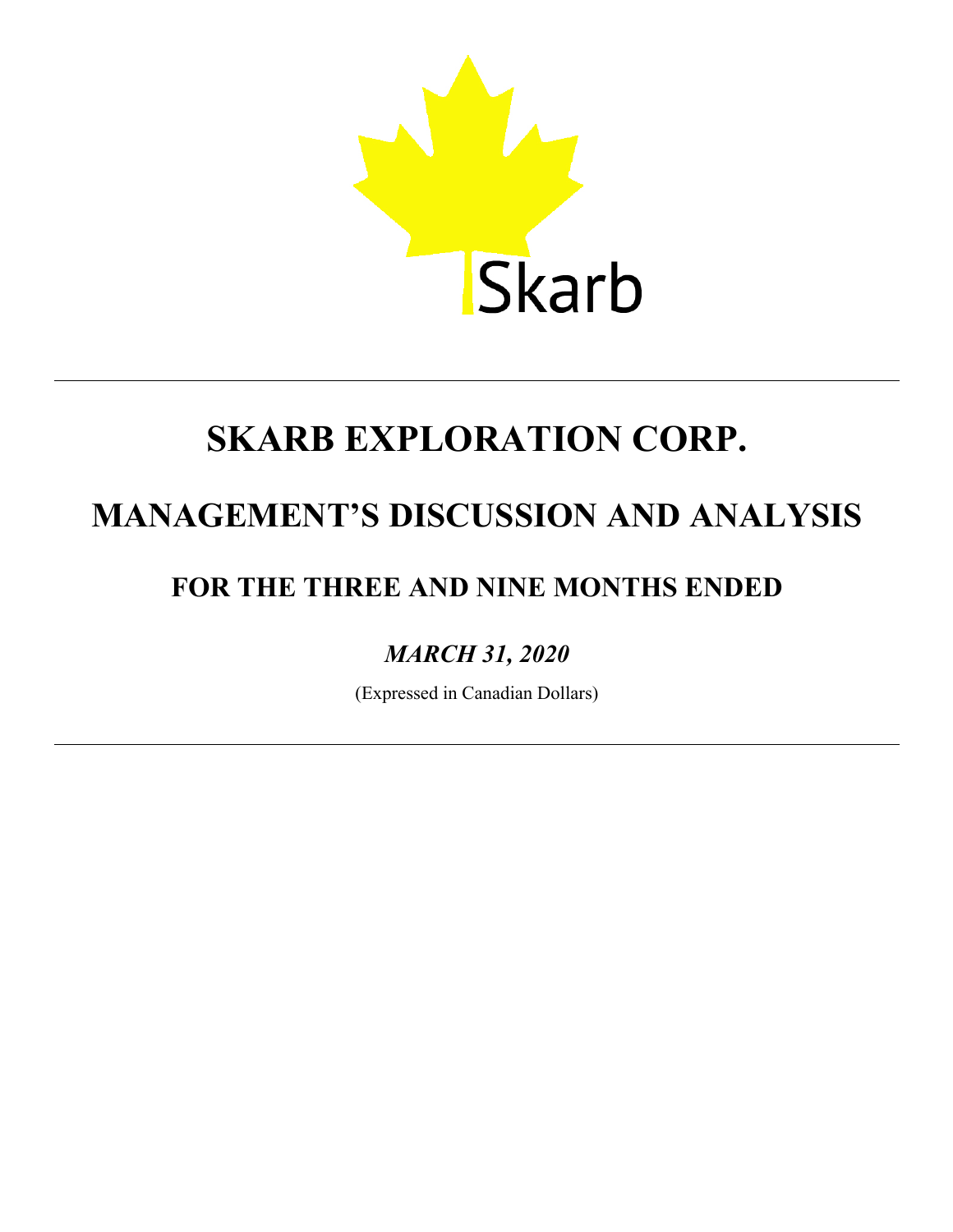#### **INTRODUCTION**

The following is management's discussion and analysis ("**MD&A**"), prepared as of May 27, 2020. This MD&A should be read in conjunction with the Skarb Exploration Corp.'s (the "**Company**" or "**Skarb**") unaudited Financial Statements and the accompanying notes for the nine months ended March 31, 2020 and March 31, 2019 , as well as, the most recent audited financial statements filed on SEDAR. The Company's financial statements have been prepared in accordance with International Financial Reporting Standards ("**IFRS**"). All amounts are stated in Canadian dollars unless otherwise indicated.

This report includes certain statements that may be deemed "forward-looking statements" within the meaning of applicable securities legislation. All statements, other than statements of historical facts that address such matters as future events or developments that the Company expects, are forward looking statements and, as such, are subject to risks, uncertainties, assumptions and other factors of which are beyond the reasonable control of the Company. You can identify these statements by forward-looking words such as "expects", "does not expect", "plans", "anticipates", "does not anticipate", "believes", "intends", "estimated", "projects", "potential", "scheduled", forecast", "budget", and similar expressions, or that events or conditions "will", "would", "may", "could", "should" or "might" occur and similar words. Such statements give the Company's current expectations or forecasts of future events and are not guarantees of future performance and actual results or developments may differ materially from those expressed in, or implied by, this forward-looking information. With respect to forward-looking statements and information contained herein, we have made numerous assumptions including among other things anticipated costs and expenditures and the Company's ability to achieve its goals. Although management believes that the assumptions made, and the expectations represented by such statements or information are reasonable, there can be no assurance that a forward-looking statement or information herein will prove to be accurate. Forward-looking statements and information by their nature are based on assumptions and involve known and unknown risks, uncertainties and other factors which may cause our actual results, performance or achievements, or industry results, to be materially different from any future results, performance or achievements expressed or implied by such forward-looking statements or information. Factors that could cause actual results to differ materially from those in forward-looking statements include, for example, such matters as continued availability of capital and financing and general economic, market or business conditions. Although we have attempted to identify factors that would cause actual actions, events or results to differ materially from those disclosed in the forward-looking statements or information, there may be other factors that cause actual results, performances, achievements or events not to be anticipated, estimated or intended. Accordingly, readers should not place undue reliance on forward-looking statements or information. Any forwardlooking statements are expressly qualified in their entirety by this cautionary statement. The information contained herein is stated as of the current date and subject to change after that date and the Company does not undertake any obligation to update publicly or to revise any of the forward-looking statements, whether as a result of new information, future events or otherwise, except as may be required by applicable securities laws.

Additional information related to the Company is available for view on SEDAR at www.sedar.com.

#### **Overview**

The Company's principal business activities include the acquisition and exploration of mineral property assets. On March 14, 2018, the Company entered into an option agreement to obtain the sole and exclusive right and option to acquire a 100% right, title and interest in the RDR Gold Property located in the Province of Quebec. On October 21, 2019, the Company acquired 100% interest in the Gossan and SBS properties, located in the Spences Gold Belt in British Columbia. On March 24, 2020, the option agreement for the RDR Gold Property was terminated.

The Company's common shares are listed on the Canadian Securities Exchange under the symbol "SKRB".

#### **OVERALL PERFORMANCE**

Following incorporation on March 6, 2018, the Company capitalized itself through the issuance of securities on a private placement basis. The Company raised a net aggregate of \$498,150 through the issuance of its securities including the Special Warrants Private Placement and incurred approximately \$121,018 in expenditures with respect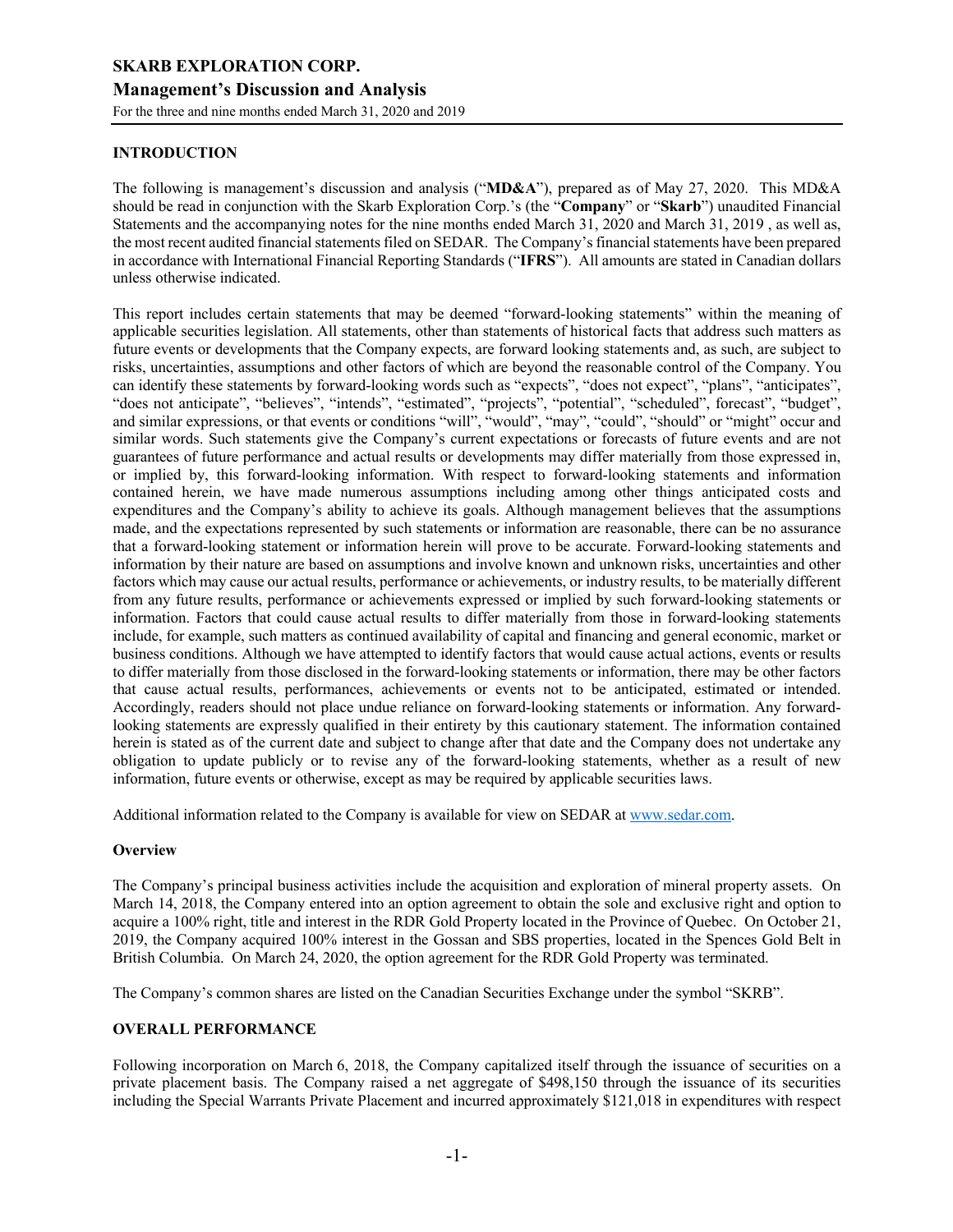#### **Management's Discussion and Analysis**

For the nine months ended March 31, 2020 and 2019

to the RDR Property. The Company terminated the option to acquire a 100% right, title, and interest on the Property effective March 24, 2020 due to results from the exploration program.

The Company acquired 100% interest in the Gossan Property and the SBS Property on October 21, 2019. The properties are in the exploration stage and have not generated revenues to date.

On February 13, 2019, the Company was listed on the Canadian Securities Exchange ("**CSE**") under the symbol "SKRB".

As an exploration stage company, Skarb does not have revenues and is expected to generate operating losses. As at March 31, 2020, the Company had cash of \$142,632, an accumulated deficit of \$547,543 and working capital (defined as cash plus GST expected less accounts payable) of \$137,394.

#### **Industry and Economic Factors that May Affect the Company's Performance**

The exploration for and development of minerals involves significant risks, which even a combination of careful evaluation, experience and knowledge may not eliminate. Few properties which are explored are ultimately developed into producing mines. There can be no guarantee that the estimates of quantities and qualities of minerals disclosed will be economically recoverable. With all mining operations there is uncertainty and, therefore, risk associated with operating parameters and costs resulting from the scaling up of extraction methods tested in pilot conditions. Mineral exploration is speculative in nature and there can be no assurance that any minerals discovered will result in an increase in the Company's resource base.

In particular, the Company does not generate revenue, as a result, Skarb continues to be dependent on third party financing to continue exploration activities on the company's properties. Accordingly, the Company's future performance will be most affected by its access to financing, whether debt, equity or other means. Access to such financing, in turn, is affected by general economic conditions, exploration risks and the other factors described in the section entitled "risk factors" included below.

In respect to the COVID-19 crisis, it has had little to no impact on the Company and we don't anticipate any material impact in the future.

#### **SELECTED FINANCIAL INFORMATION**

The following table sets out selected financial information for the Company for the fiscal nine months ended March 31, 2020 and 2019. The selected financial information should only be read in conjunction with the Company's financial statements, including the notes thereto, for the same periods as well the most recent audited financial statements filed on SEDAR.

|                                         | <b>March 31, 2020</b> | March 31, 2019 |
|-----------------------------------------|-----------------------|----------------|
|                                         | <b>(\$)</b>           | (S)            |
| Revenue                                 | -                     |                |
| Accounting and audit fees               | 4,679                 | 22,238         |
| Exploration write-off                   | 116,362               |                |
| General and administrative              | 9,371                 | 4,222          |
| Transfer agent, filing and listing fees | 16,513                | 43,754         |
| Stock based compensation                | 137,689               | 1,731          |
| Professional fees                       | 5,400                 | 85,773         |

*Statements of Operations, Comprehensive Loss and Deficit Data, and Cash Flows*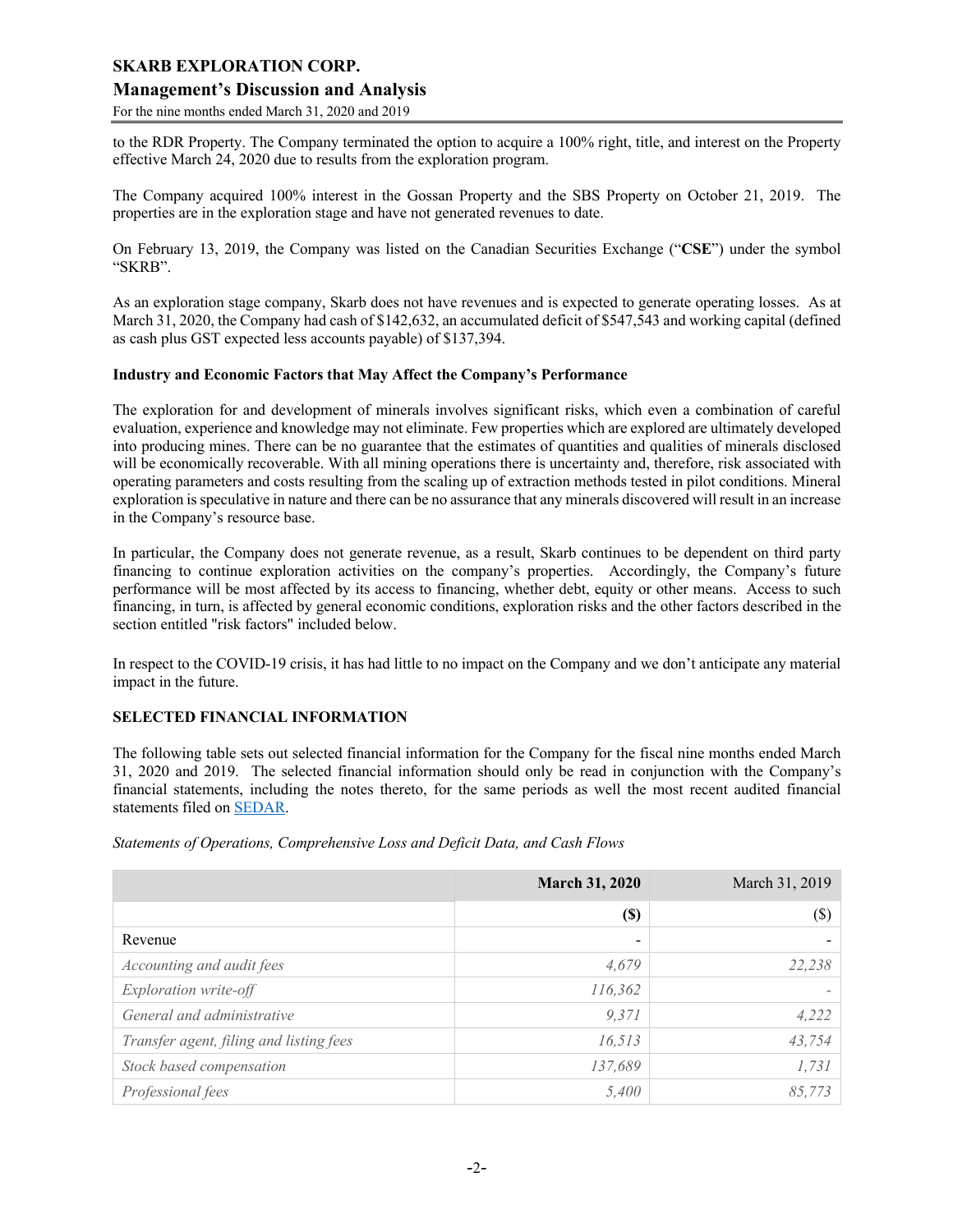#### **Management's Discussion and Analysis**

For the nine months ended March 31, 2020 and 2019

|                                       | <b>March 31, 2020</b> | March 31, 2019 |
|---------------------------------------|-----------------------|----------------|
|                                       | <b>(\$)</b>           | $(\$\)$        |
| <b>Total Expenses</b>                 | 290,014               | 157,718        |
| Net loss for the period               | (290, 014)            | (157,718)      |
| Loss per share (basic and diluted)    | (0.00)                | (0.01)         |
| Net cash used in operating activities | (169,291)             | (222,992)      |
| Change in cash                        | (72, 239)             | (119, 489)     |

*Balance Sheet Data*

|                                     | <b>March 31, 2020</b>    | June 30, 2019 |
|-------------------------------------|--------------------------|---------------|
|                                     | <b>(\$)</b>              | $(\$\)$       |
| <b>Current Assets</b>               | 154,689                  | 230,786       |
| Other Assets                        | 7,656                    | 104,708       |
| <b>Total Assets</b>                 | 162,345                  | 335,494       |
| Current Liabilities                 | 35,505                   | 56,329        |
| Long Term Debt                      | $\overline{\phantom{0}}$ |               |
| Shareholders' Equity                | 126,840                  | 279,165       |
| <b>Total Liabilities and Equity</b> | 162,345                  | 335,494       |

As an exploration stage company, the Company has not generated revenue from its property interest and does not anticipate it will do so for the foreseeable future. The Company currently owns 100% interest in two properties located in British Columbia. Management anticipates that expenses related to mineral exploration and administration of the Company to materially increase. Such expenses will include increased exploration expenditures with respect to the properties and increased professional fees, and other costs associated with compliance with applicable securities laws.

#### **RESULTS OF OPERATIONS**

*The following discussion addresses the operating results and financial condition of the Company for the nine months ended March 31 2020 compared to the period ended March 31, 2019. The MD&A should be read in conjunction with the Company's unaudited financial statements and the accompanying notes for the nine months ended March 31, 2020.*

During the nine months ended March 31, 2020, the Company generated no revenues and expenses of \$290,014 compared to no revenues and expenses of \$157,718 March 31, 2019.

#### *Accounting and Audit Fees*

For the nine months ended March 31, 2020, \$4,679 in fees were incurred due to quarterly accounting fees compared to \$22,238 March 31, 2019 which included quarterly accounting fees and additional accounting fees for listing with the CSE.

#### Exploration

For the nine months ended March 31, 2020, \$116,362 in expenses were incurred due to terminating the option agreement on the RDR Gold Property effective March 24, 2020. The acquisition and exploration costs classified as assets were expensed. For the nine months ended March 31, 2019 the Company had \$Nil costs.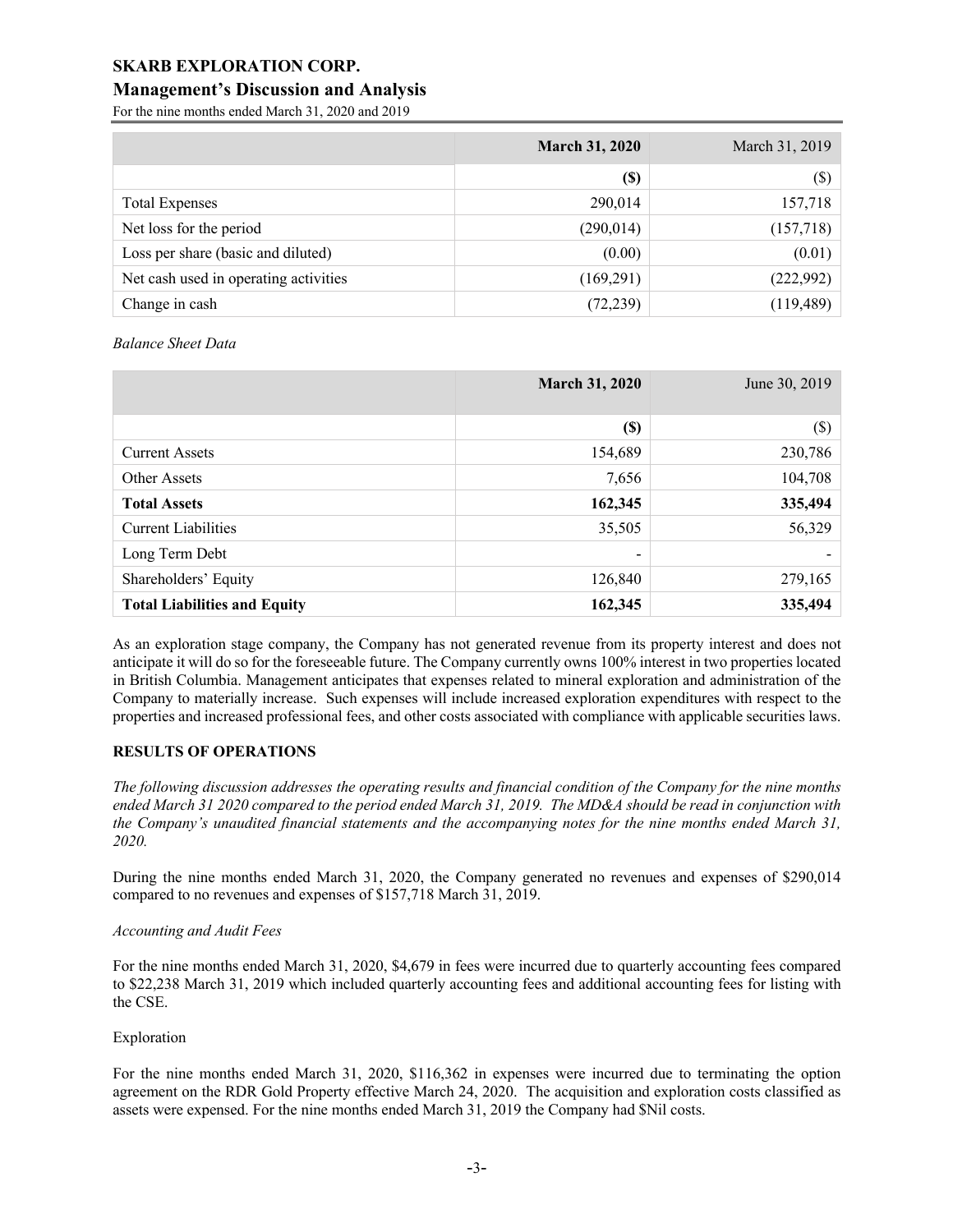#### **Management's Discussion and Analysis**

For the nine months ended March 31, 2020 and 2019

#### *General and Administrative*

The expenses incurred for the nine months ended March 31, 2020 included D&O insurance, bank fees, meals and entertainment and miscellaneous office expenses totaling \$9,371. For the nine months ended March 31, 2019, \$4,222 was incurred for bank fees, meals and entertainment and D&O insurance.

#### *Transfer Agent, Listing and Filing Fees*

For nine months ended March 31, 2020, \$16,513 in fees were incurred due to monthly fees paid to the Canadian Securities Exchange ("CSE"). For the nine months ended March 31, 2019, we incurred \$43,754 for listing expense and monthly fees paid the to CSE. The Company was listed on the CSE on February 13, 2019.

#### *Stock Based Compensation*

The Company granted 175,000 stock options to a director and officer of the company in July 2018. On October 21, 2019, the Company granted 1,570,000 stock options to directors, officers and consultants. The stock-based compensation incurred for the nine months ended March 31, 2020 was \$137,689 compared to \$1,731 March 31, 2019.

#### *Professional Fees*

For the nine months ended March 31, 2020, \$5,400 in legal fees were incurred for the termination of the RDR option agreement compared to \$85,773 March 31, 2019. The fees related to the AGM and listing on the CSE.

#### **SUMMARY OF QUARTERLY RESULTS**

The following information is derived from the Company's interim financial statements prepared in accordance with IFRS applicable to interim financial reporting including IAS 34. The information below should be read in conjunction with the Company's interim financial statements for each of the past four quarters.

Consistent with the preparation and presentation of the Annual Financial Statements, these unaudited quarterly results are presented in Canadian dollars.

|                                       | March<br>31, 2020 | December<br>31, 2019 | September<br>30, 2019 | June<br>30, 2019 | March<br>31, 2019 | December<br>31, 2018 | September<br>30, 2018 |
|---------------------------------------|-------------------|----------------------|-----------------------|------------------|-------------------|----------------------|-----------------------|
|                                       | $(\$\)$           |                      |                       |                  |                   |                      |                       |
| Revenue                               |                   | -                    | $\qquad \qquad$       | -                | -                 |                      |                       |
| Net loss for the period               | (127, 406)        | (145, 926)           | (16, 683)             | (48, 863)        | (101, 829)        | (25,119)             | (30,770)              |
| Loss per share (basic<br>and diluted) | (0.00)            | (0.00)               | (0.00)                | (0.00)           | (0.01)            | (0.00)               | (0.00)                |

Skarb does not derive any revenue from its operations. Its primary focus is the acquisition, exploration and evaluation of mineral properties. As a result, the loss per period has fluctuated depending on the Company's activity level. Therefore, quarterly periods are not comparable.

#### **LIQUIDITY**

As at March 31, 2020, the Company has working capital of \$137,394 including cash of \$142,632 and current liabilities of \$35,505.

On July 9, 2018, the Corporation implemented a share option plan. Concurrently with the plan adoption, the Corporation granted a total of 175,000 options to acquire Common Shares to its Chief Financial Officer and director,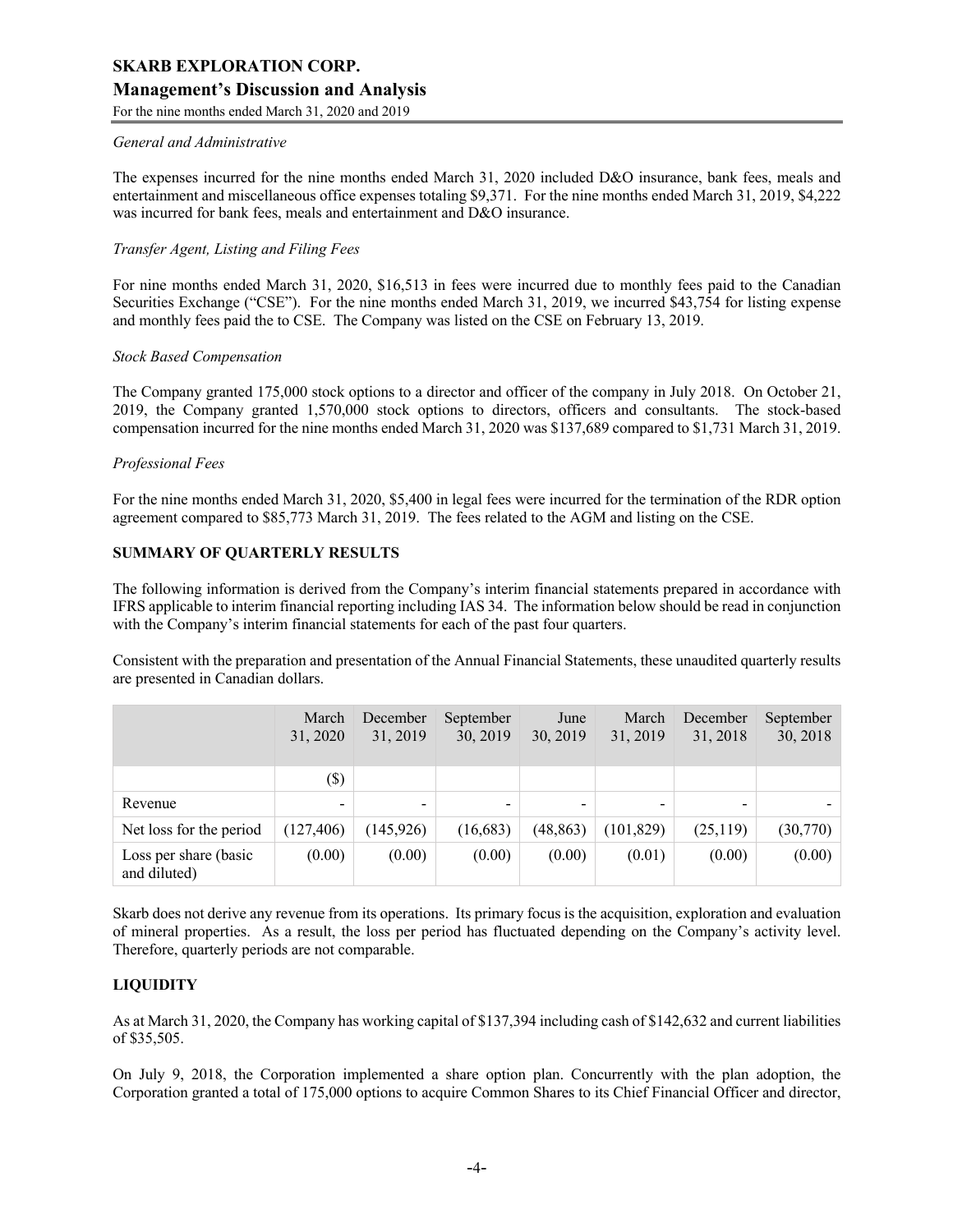#### **Management's Discussion and Analysis**

For the nine months ended March 31, 2020 and 2019

and to its director and Chair of Audit Committee. The options granted have an exercise price of \$0.10 and expire 10 years from the grant date and vest annually in four equal tranches starting on the first anniversary from the grant date.

On July 30, 2018, the Company issued 1,401,500 Special Warrants pursuant to a private placement at \$0.10 per Special Warrant for proceeds of \$140,150. Each Special warrant entitled the holder to acquire one Common Share of the Company. The Special Warrants automatically converted to Common Shares on December 1, 2018 with no additional cash received by the Company.

On February 13, 2019, 1,367,500 of the original founding escrowed shares were released making them freely tradeable but does not change the shares count of shares issued. On February 20, 2019, 300,000 shares were issued to the RDR property owner as per the option agreement.

On October 21, 2019, the Company granted a total of 1,570,000 options to acquire Common Shares to its directors, officers and consultants. The options granted have an exercise price of \$0.10 and expire 5 years from the grant date and vest immediately.

As the Company will not generate funds from operations for the foreseeable future, the Company is primarily reliant upon the sale of equity securities in order to fund operations. Since inception, the Company has funded limited operations through the issuance of equity securities on a private placement basis. This has permitted the Company to carry out limited exploration on its Property and address preliminary costs associated with the Offering. The Company anticipates that its total of working capital will be sufficient to satisfy the Company's cash requirements during the next 6-month period.

#### **CAPITAL RESOURCES**

The Company cannot offer any assurance that expenses will not exceed management's expectations. The Company will require additional funds and will be dependent upon its ability to secure equity and/or debt financing, the availability of which cannot be assured.

Although the Company currently has limited capital resources, management currently believes that, the Company will not have to rely upon the sale of its equity and/or debt securities for cash required to fund operations for the next 9 month period. The Company is required to incur limited exploration expenditures on or prior to the one-year anniversary of its listing in order to keep its claims in good standing.

#### **OFF-BALANCE SHEET ARRANGEMENTS**

The Company does not have any off-balance sheet arrangements.

#### **TRANSACTIONS WITH RELATED PARTIES**

The following amounts due to related parties are included in trade payables and accrued liabilities and have arisen from the unpaid portion of certain fees disclosed below as well as amounts owing for expense reimbursements. These amounts are unsecured, non-interest bearing and have no fixed terms of repayment.

|                                       | <b>March 31, 2020</b> |
|---------------------------------------|-----------------------|
| Directors and officers of the Company | ΦU                    |

The Company has issued 1,575,000 Options to directors and officers of the Company pursuant to the Option Plan. The Company has not entered into any transactions for services or contributions with Directors of the Company that are not charged to the Company.

#### **PROPOSED TRANSACTIONS**

The Company does not have any proposed transactions as of the date of the MD&A.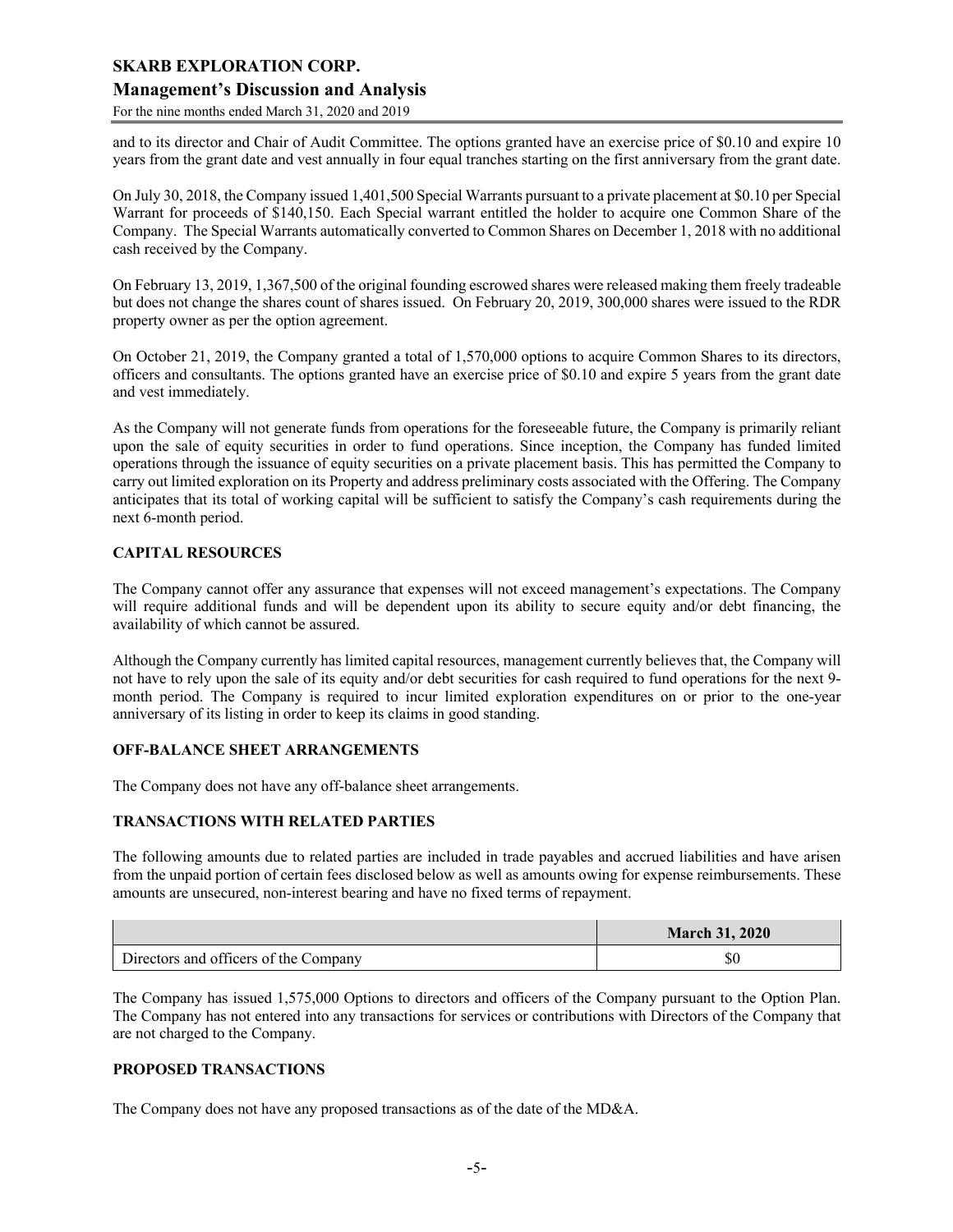#### **Management's Discussion and Analysis**

For the nine months ended March 31, 2020 and 2019

#### **CRITICAL ACCOUNTING ESTIMATES**

The preparation of the financial statements requires management to make judgments, estimates and assumptions that affect the reported amounts of assets, liabilities and contingent liabilities at the date of the financial statements and the reported amounts of revenues and expenses during the reporting period. Estimates and assumptions are continuously evaluated and are based on management's experience and other factors, including expectations of future events that are believed to be reasonable in the circumstances. Uncertainty about these judgments, estimates and assumptions could result in a material adjustment to the carrying amount of the asset or liability affected in future periods.

Information about significant areas of estimation uncertainty considered by management in preparing the Annual Financial Statements is as follows:

#### *Impairment*

At the end of each financial reporting period the carrying amounts of the Company's non-financial assets are reviewed to determine whether there is any indication that those assets have suffered an impairment loss or reversal of previous impairment. Where such an indication exists, the recoverable amount of the asset is estimated in order to determine the extent of the impairment, if any. With respect to exploration and evaluation assets, the Company is required to make estimates and judgments about the future events and circumstances and whether the carrying amount of intangible exploration assets exceeds its recoverable amount. Recoverability depends on various factors, including the discovery of economically recoverable reserves, the ability of the Company to obtain the necessary financing to complete development and upon future profitable production or proceeds from the disposition of the exploration and evaluation assets themselves. Additionally, there are numerous geological, economic, environmental and regulatory factors and uncertainties that could impact management's assessment as to the overall viability of its properties or its ability to generate future cash flows necessary to cover or exceed the carrying value of the Company's exploration and evaluation assets.

#### *Share-based payments*

The Company uses the Black-Scholes option pricing model to determine the fair value of options in order to calculate share-based payment expenses. The Black-Scholes model involves six key inputs to determine fair value of an option: risk-free interest rate, exercise price, market price at date of issue, expected dividend yield, expected life, and expected volatility. Certain of the inputs are estimates that involve considerable judgment and are, or could be, affected by significant factors that are out of the Company's control. The Company is also required to estimate the future forfeiture rate of options based on historical information in its calculation of share-based payment expenses.

#### **CHANGES IN ACCOUNTING POLICIES INCLUDING INITIAL ADOPTION**

#### *Standards, Amendments, and Interpretations Not Yet in Effect*

The International Accounting Standards Board has issued new and amended standards and interpretations which have not yet been adopted by the Company. The Company has not yet begun the process of assessing the impact that the new and amended standards and interpretations will have on its financial statements or whether to early adopt any of the new requirements.

The following is a brief summary of the new and amended standards and interpretations:

#### *Accounting Estimates and Assumptions*

The Company makes estimates and assumptions about the future that affect the reported amounts of assets and liabilities. Estimates and judgments are continually evaluated based on historical experience and other factors, including expectations of future events that are believed to be reasonable under the circumstances. In the future, actual experience may differ from these estimates and assumptions. The effect of a change in an accounting estimate is recognized prospectively by including it in comprehensive income or loss in the period of the change, if the change affects that period only, or in the period of the change and future periods, if the change affects both.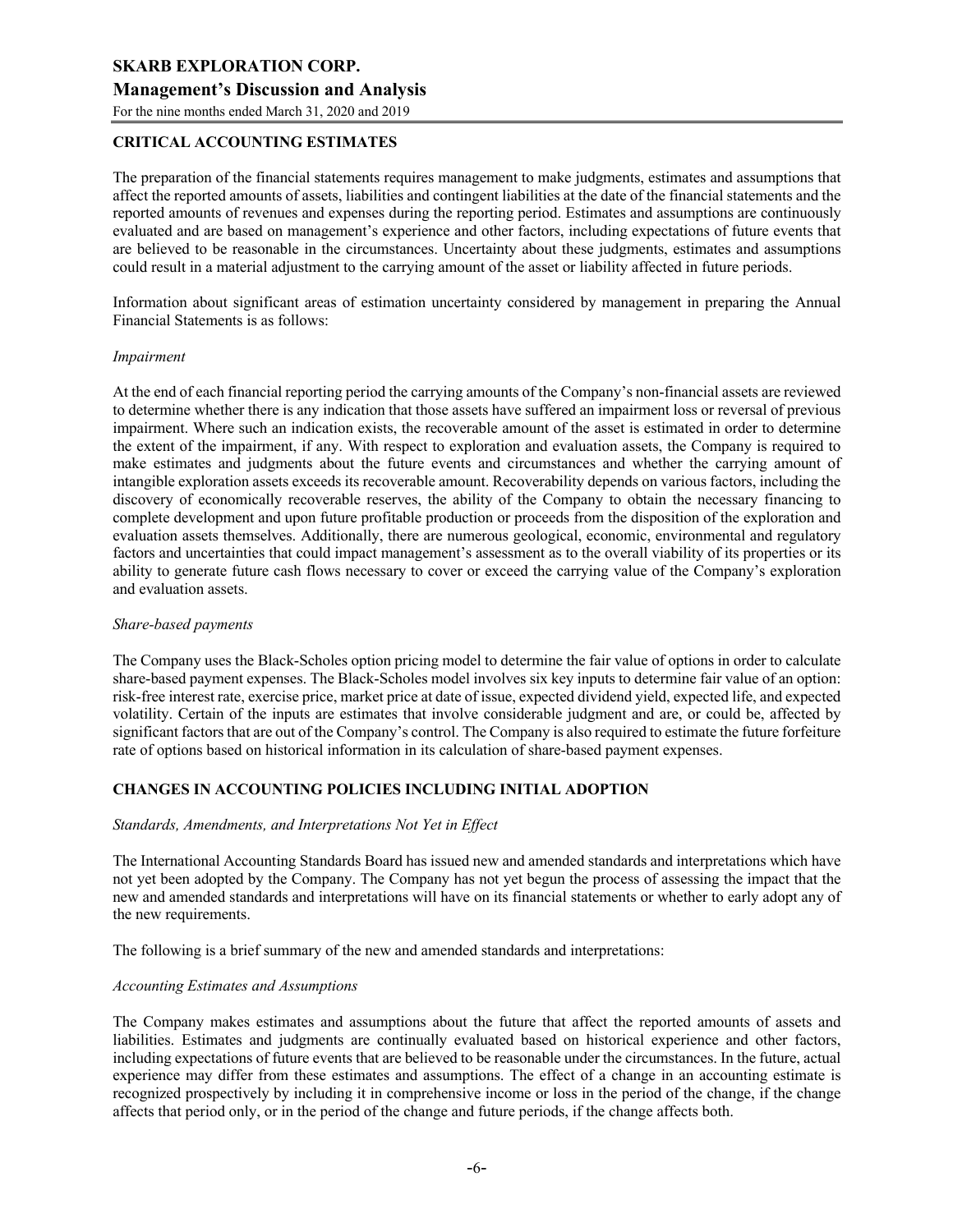#### **Management's Discussion and Analysis**

For the nine months ended March 31, 2020 and 2019

A detailed summary of all of the Company's accounting estimates and assumptions is included in audited annual financial statements ended June 30, 2019 filed on SEDAR.

#### **FINANCIAL INSTRUMENTS**

The Company's financial instruments consist of cash, GST receivable, accounts payable and accrued liabilities.

The fair values of the Company's financial instruments approximate their carrying value, due to their short-term maturities or liquidity. The Company's cash and amounts receivable are initially recorded at fair value and subsequently at amortized cost with accrued interest recorded in accounts receivable.

#### **Financial instrument risk exposure**

As at March 31, 2020, the Company's financial instrument risk exposure and impact thereof on the Company's financial instruments is summarized below:

#### *Credit Risk*

Credit risk is the risk that one party to a financial instrument will fail to discharge an obligation and cause the other party to incur a financial loss. As at March 31, 2020, the Company has cash on deposit with a large Canadian bank. Credit risk is concentrated as a significant amount of the Company's cash and cash equivalents is held at one financial institution. Management believes the risk of loss to be remote. The Company's amounts receivable consists of input tax credits receivable from the Government of Canada. Accordingly, the Company does not believe it is subject to significant credit risk.

#### *Liquidity Risk*

Liquidity risk is the risk that an entity will encounter difficulty in raising funds to meet its obligations under financial instruments. The Company manages liquidity risk by maintaining sufficient cash balances. Liquidity requirements are managed based on expected cash flows to ensure that there is sufficient capital to meet short-term obligations. As at March 31, 2020, the Company had a working capital balance of \$137,394, including cash of \$142,632.

#### *Market Risk*

Market risk is the risk of loss that may arise from changes in market factors such as interest rates, foreign exchange rates and commodity and equity prices.

a) Interest Rate Risk

Interest rate risk is the risk that the future cash flows from a financial instrument will fluctuate due to changes in market interest rates. The Company holds its cash in bank accounts that earn variable interest rates. Due to the short-term nature of these financial instruments, fluctuations in market rates do not have a significant impact on the estimated fair value of the Company's cash and cash equivalent balances as of March 31, 2020.

b) Foreign Currency Risk

The functional currency of the Company is in Canadian Dollars, therefore, it is not exposed to significant foreign currency risk.

c) Price Risk

The Company is exposed to price risk with respect to commodity and equity prices. Equity price risk is defined as the potential adverse impact of movements in individual equity prices or general movements in the level of the stock market on the Company's financial performance. Commodity price risk is defined as the potential adverse impact of commodity price movements and volatilities on financial performance and